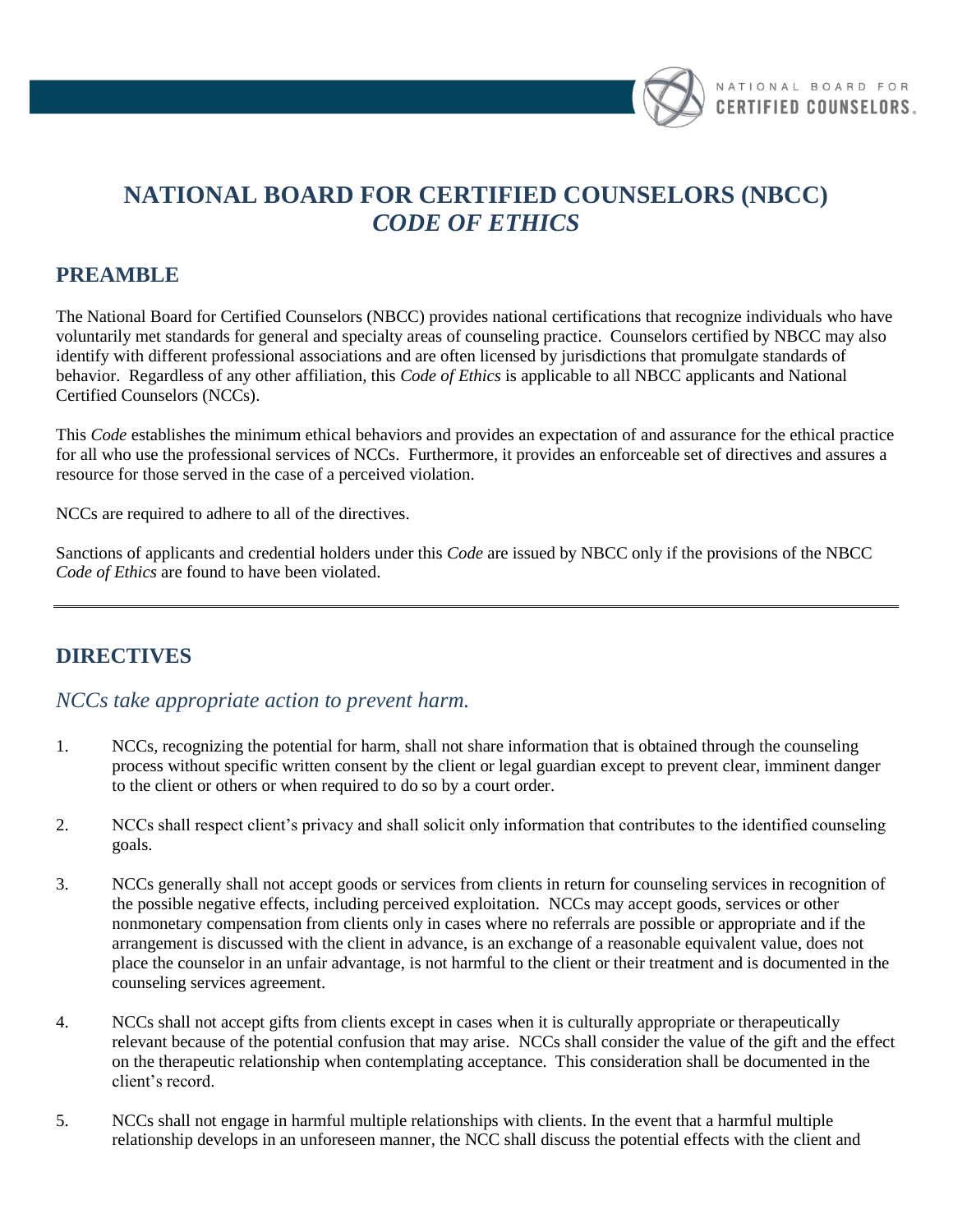shall take reasonable steps to resolve the situation, including the provision of referrals. This discussion shall be documented in the client's record.

- 6. NCCs shall discuss important considerations to avoid exploitation before entering into a non-counseling relationship with a former client. Important considerations to be discussed include amount of time since counseling service termination, duration of counseling, nature and circumstances of client's counseling, the likelihood that the client will want to resume counseling at some time in the future; circumstances of service termination and possible negative effects or outcomes.
- 7. NCCs shall not engage in any form of sexual or romantic intimacy with clients or with former clients for two years from the date of counseling service termination.
- 8. NCCs shall not engage in sexual harassment, which is defined as a single act or multiple occurrences of verbal, nonverbal or physical actions that are known to be unwelcome or that are of the severity to be perceived as harassment by a reasonable person.
- 9. NCCs shall take proactive measures to avoid interruptions of counseling services due to illness, vacations or unforeseen circumstances. To prevent the harm that may occur if clients are unable to access professional assistance, such measures shall identify other professionals with whom the NCC has a working agreement or local emergency service agencies that can respond to clients in a mental health crisis.
- 10. NCCs shall create written procedures regarding the handling of client records in the event of their unexpected death or incapacitation. In recognition of the harm that may occur if clients are unable to access professional assistance in these cases, these procedures shall ensure that the confidentiality of client records is maintained and shall include the identification of individual(s) who are familiar with ethical and legal requirements regarding the counseling profession and who shall assist clients in locating other professional mental health providers as well as ensure the appropriate transfer of client records. These written procedures shall be provided to the client, and the NCC shall provide an opportunity for the client to discuss concerns regarding the process as it pertains to the transfer of his or her record.
- 11. NCCs who act as counselor educators, field placement or clinical supervisors shall not engage in sexual or romantic intimacy with current students or supervisees. They shall not engage in any form of sexual or romantic intimacy with former students or supervisees for two years from the date of last supervision contact.
- 12. NCCs who provide clinical supervision services shall keep accurate records of supervision goals and progress and consider all information gained in supervision as confidential except to prevent clear, imminent danger to the client or others or when legally required to do so by a court or government agency order. In cases in which the supervisor receives a court or governmental agency order requiring the production of supervision records, the NCC shall make reasonable attempts to promptly notify the supervisee. In cases in which the supervisee is a student of a counselor education program, the supervisor shall release supervision records consistent with the terms of the arrangement with the counselor education program.
- 13. NCCs who provide clinical supervision services shall intervene in situations where supervisees are impaired or incompetent and thus place client(s) at risk.
- 14. NCCs who provide clinical supervision services shall not have multiple relationships with supervisees that may interfere with supervisors' professional judgment or exploit supervisees. Supervisors shall not supervise relatives.
- 15. NCCs who seek consultation (i.e., consultees) shall protect client's confidentiality and unnecessary invasion of privacy by providing only the information relevant to the consultation and in a manner that protects the client's identity.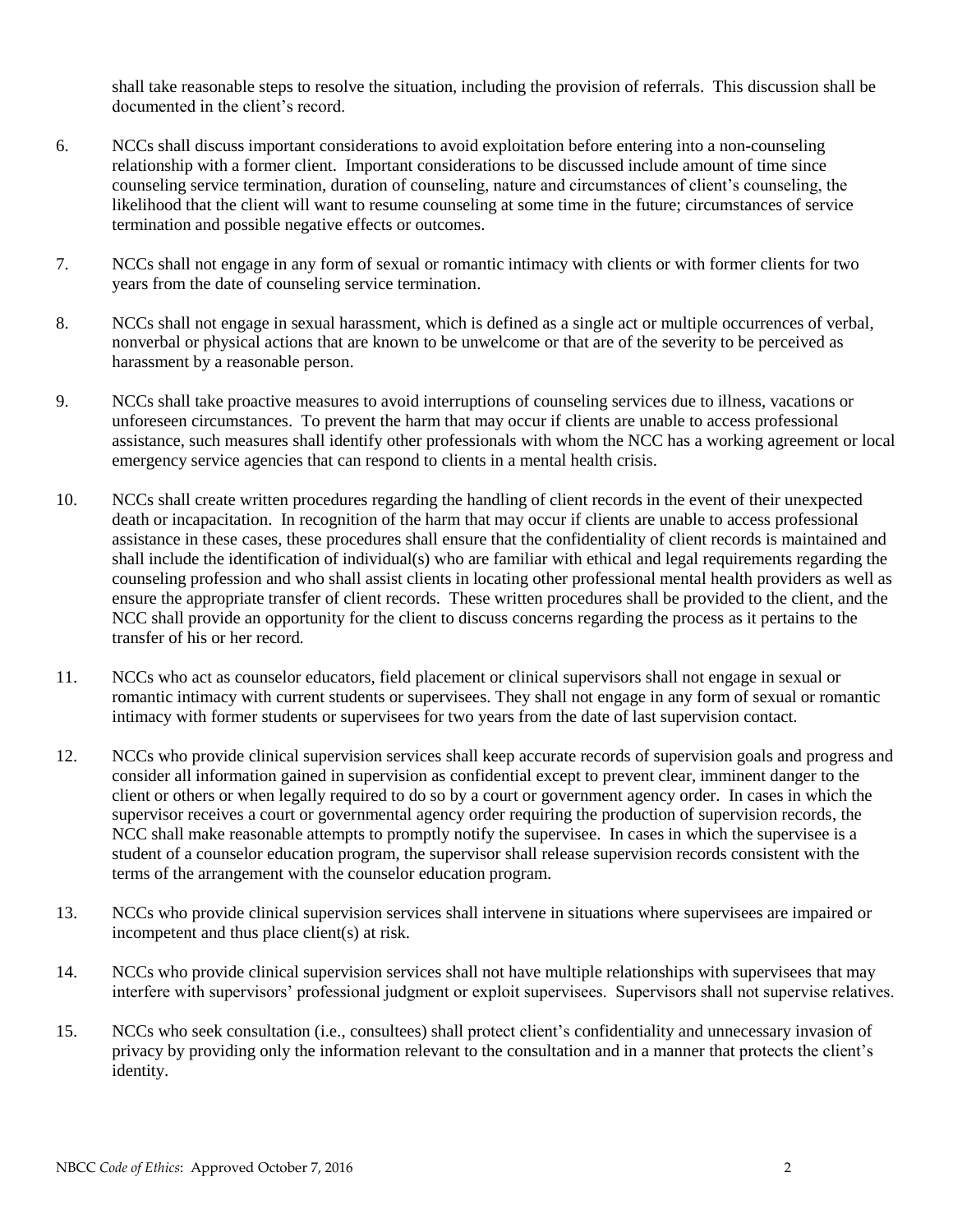- 16. NCCs shall not release the results of tests and assessments to individuals other than the client without prior written consent except as required to prevent clear, imminent danger to the client or others; by written agreement with the client; or when legally required to do so by a court order or governmental agency.
- 17. NCCs shall protect the welfare of research participants by taking reasonable precautions to prevent negative psychological or physical effects.
- 18. NCCs shall protect the identities of research participants by appropriately disguising data except when there is a detailed written authorization.
- 19. NCCs shall recognize the potential harm of informal uses of social media and other related technology with clients, former clients and their families and personal friends. After carefully considering all of the ethical implications, including confidentiality, privacy and multiple relationships, NCCs shall develop written practice procedures in regard to social media and digital technology, and these shall be incorporated with the information provided to clients before or during the initial session. At a minimum, these social media procedures shall specify that personal accounts will be separate and isolated from any used for professional counseling purposes including those used with prospective or current clients. These procedures shall also address "friending" and responding to material posted.
- 20. NCCs shall not use social media sources (e.g., updates, tweets, blogs, etc.) to provide confidential information regarding client cases that have not been consented to by the client. To facilitate the secure provision of information, NCCs shall inform clients prior to or during the initial session about appropriate ways to communicate with them. Furthermore, NCCs shall advise clients about the potential risks of sending messages through digital technology and social media sources.
- 21. NCCs who use digital technology (e.g., social media) for professional purposes shall limit information posted to that which does not create multiple relationships or which may threaten client confidentiality.

#### *NCCs provide only those services for which they have education and qualified experience.*

- 22. NCCs shall perform only those professional services for which they are qualified by education and supervised experience.
- 23. NCCs shall seek professional assistance or withdraw from the practice of counseling if their mental or physical condition makes it unlikely that the counselor will be able to provide appropriate services.
- 24. NCCs shall seek supervision and consultation with other qualified professionals when unsure about client treatment or professional practice responsibilities.
- 25. NCCs shall use or interpret only the specific tests and assessments for which they have the required education and supervised experience.
- 26. NCCs shall demonstrate multicultural competence. NCCs shall not use counseling techniques or engage in any professional activities that discriminate against or show hostility towards individuals or groups based on gender, ethnicity, race, national origin, sexual orientation, disability, religion or any other legally prohibited basis. Techniques shall be based on established, clinically sound theory. NCCs shall discuss appropriate considerations and obtain written consent from the client(s) prior to the use of any experimental approach.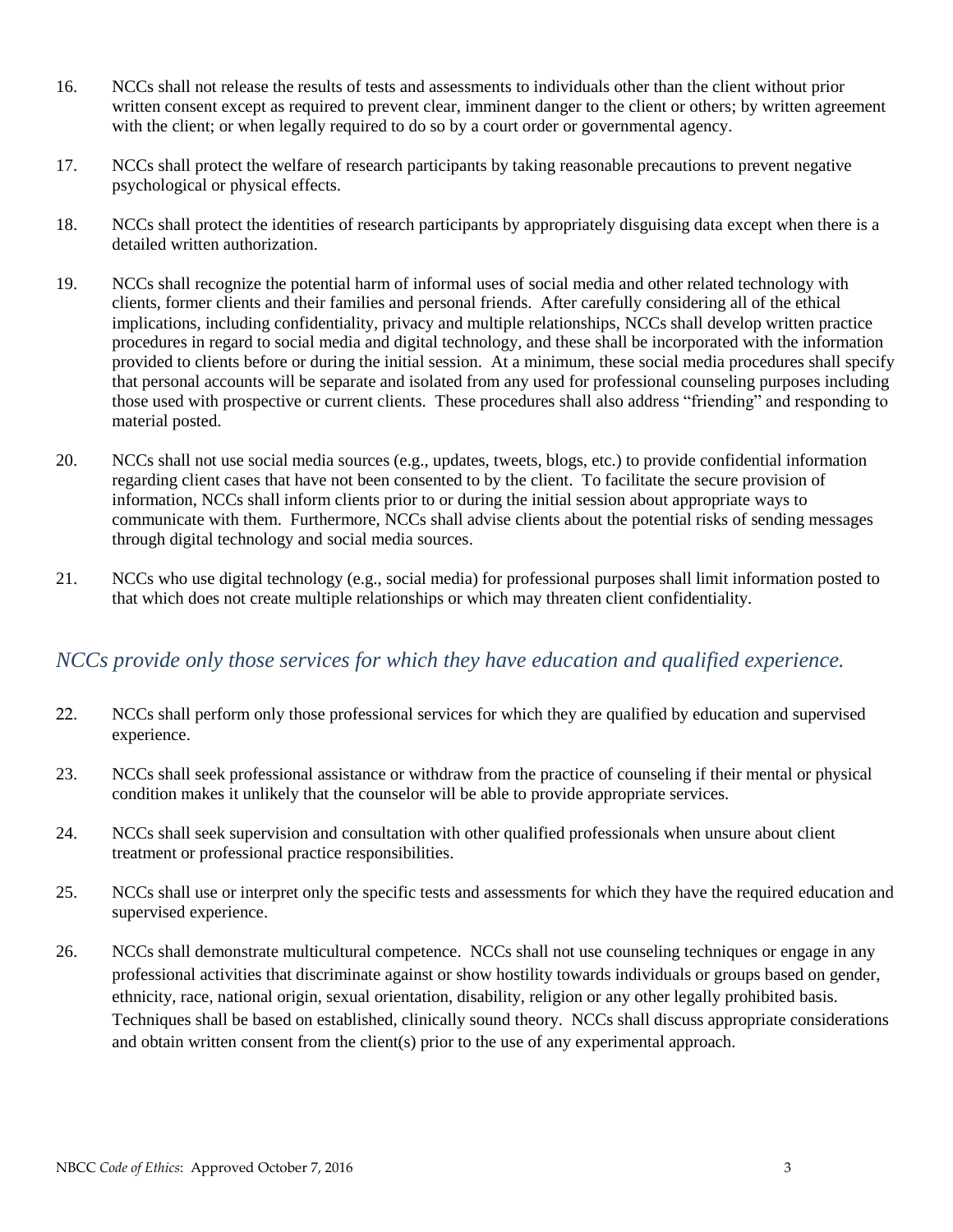## *NCCs promote the welfare of clients, students, supervisees or the recipients of professional services provided.*

- 27. NCCs shall discuss with prospective clients the appropriateness of counseling services offered and shall not offer services if there is reasonable cause to believe clients will not benefit.
- 28. NCCs who provide supervision services shall present supervisees with feedback according to a schedule with identified evaluation dates as well as on appropriate occasions throughout the process.
- 29. NCCs shall promote the welfare of supervisees by discussing ethical practices relating to supervision as well as the legal standards that regulate the practice of counseling.
- 30. NCCs who provide supervision services shall establish with their supervisees procedures for responding to crisis situations or expressing concerns regarding the supervision process. This information shall be provided in verbal and written formats.
- 31. NCCs who seek consultation (i.e., consultees) shall promote welfare by selecting appropriate professionals who can specifically respond to the identified issue with the client, supervisee or student.
- 32. NCCs who provide consultative services (i.e., consultants) shall establish a written plan with the professional seeking assistance. This plan shall include the identification of the primary client concern or issue, consultation goals, potential consequences of actions, evaluation and other future steps. The consultant shall document this information in their professional records. Brief collaborative conversations between an NCC and other professionals are not considered consultations as long as no identifying client information is provided.
- 33. NCCs shall limit the use of tests and assessments to those that are current, specifically necessary for the provision of quality services, and that have been carefully considered in terms of the instrument's validity, reliability, psychometric limitations and appropriateness for use in a given situation or with a particular client.
- 34. NCCs shall protect the confidentiality and security of tests or assessments, reports, data and any transmission of information in any form.
- 35. NCCs shall recognize results that are outside the norms for a given test and assessment, and shall document in the client's record how those results will be appropriately used in the counseling process.
- 36. NCCs who develop tests or assessments for measuring personal characteristics, development, diagnoses, goal attainment or other similar clinical uses shall provide test users with written information regarding the benefits and limitations of test instruments, including appropriate use, test results and interpretation.
- 37. NCCs who develop tests and assessments for measuring personal characteristics, development, diagnoses, goal attainment or other similar clinical uses shall identify other potential sources of appropriate information and shall emphasize to test users the importance of basing decisions on multiple sources rather than a single criterion.

#### *NCCs communicate truthfully.*

- 38. NCCs shall accurately represent their current qualifications and credentials in counseling or closely related disciplines. NCCs shall not use doctorate degrees with relation to professional counseling duties unless they are specific to counseling or mental health disciplines.
- 39. NCCs shall identify only earned degrees in counseling or closely related disciplines when it comes to all counseling work including publications. Listed degrees from programs in the United States must be from colleges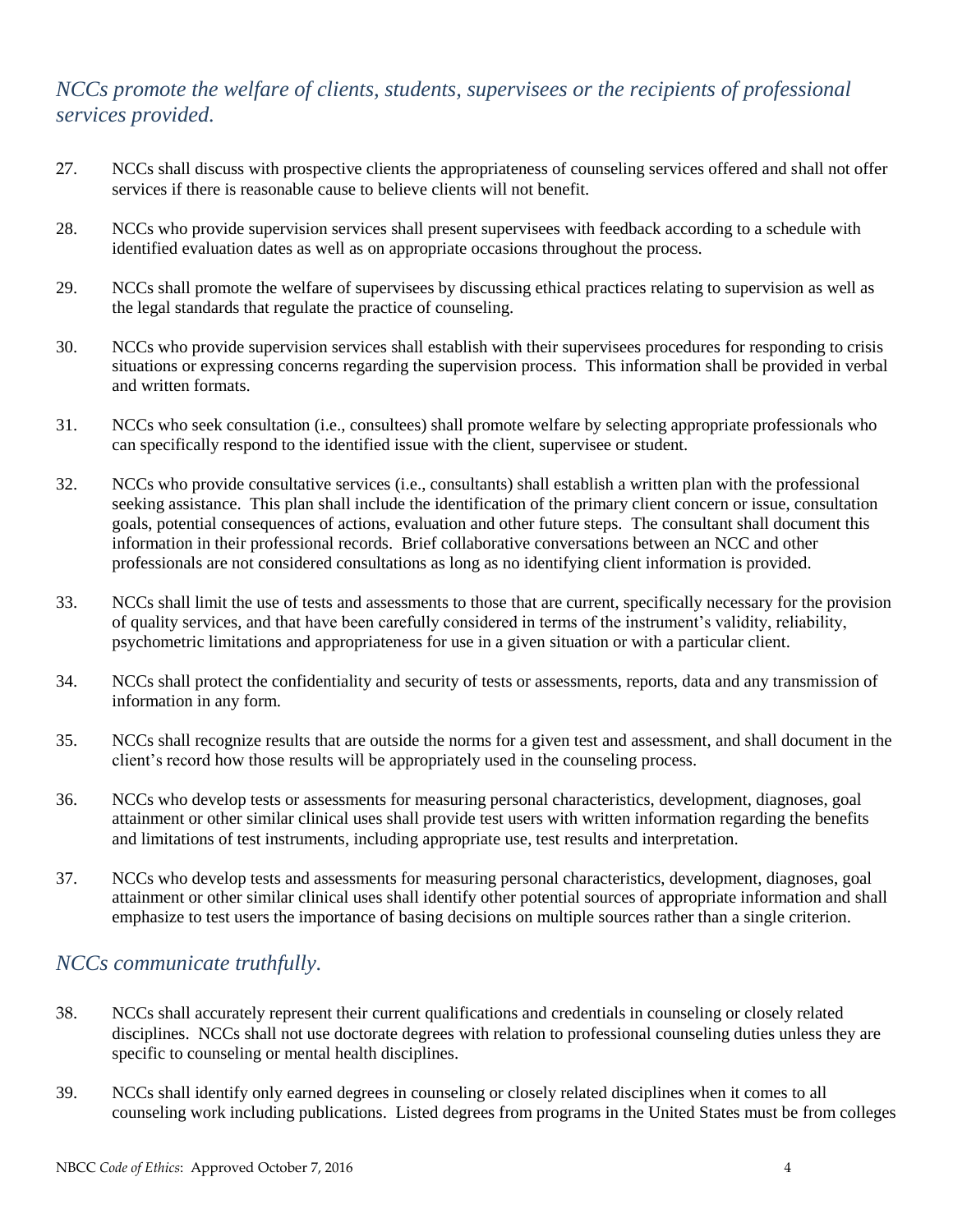and universities that were accredited at the time of graduation by one of the regional accrediting organizations recognized by the Council for Higher Education Accreditation (CHEA).

- 40. NCCs who have been awarded honorary degrees shall clearly distinguish these from earned degrees.
- 41. NCCs shall correct known misrepresentations of their qualifications and credentials by others and shall not allow such information to be used in a misleading way.
- 42. NCCs shall take credit only for work that they have performed, and when quoting the work of others, shall provide appropriate references.
- 43. NCCs shall provide accurate reports which are based on direct experiences with individual(s) or documentation from other professionals when providing opinions. NCCs shall limit opinions to areas within their expertise.
- 44. NCCs shall accurately note in the client's or supervisee's records all information necessary for the provision of quality services or as required by laws, regulations or institutional procedures.
- 45. NCCs who provide supervision services shall present accurate written information to supervisees regarding the NCC's credentials as well as information regarding the process of supervision. This information shall include any conditions of supervision, supervision goals, case management procedures, confidentiality and its limitations, appraisal methods and timing of evaluations.
- 46. NCCs who provide consultative services (i.e., consultants) shall use accurate information regarding their qualifications in relation to the identified concerns or situations.
- 47. NCCs who seek case consultation services from another professional shall document consultation in clients' records.
- 48. NCCs shall accurately report test and assessment results and limit conclusions to those based on evidence, taking into consideration any influences that may affect results such as health, motivation and multicultural factors. NCCs shall generally avoid making decisions based on a single test or assessment result.
- 49. NCCs shall note in the results and interpretation when tests and assessments are not administered under standard conditions or when unusual behavior or irregularities occur during the testing session.
- 50. NCCs shall not misrepresent a test or the results and shall provide accurate information in the event that he or she becomes aware of any false statements.
- 51. NCCs shall report to participants the subject and features of the study after research data is collected, as well as clarify any misconceptions about the research.
- 52. NCCs shall accurately report results of research, including limitations and variables that may have impacted the outcomes.
- 53. NCCs shall take reasonable steps to publicly correct errors in their published research if any are discovered.
- 54. NCCs shall include all electronic communications exchanged with clients and supervisees, including those through digital technology and social media methods, as a part of the record, even when strictly related to clerical issues such as change of contact information or scheduling appointments. All electronic therapeutic communication methods shall use encryption and password security.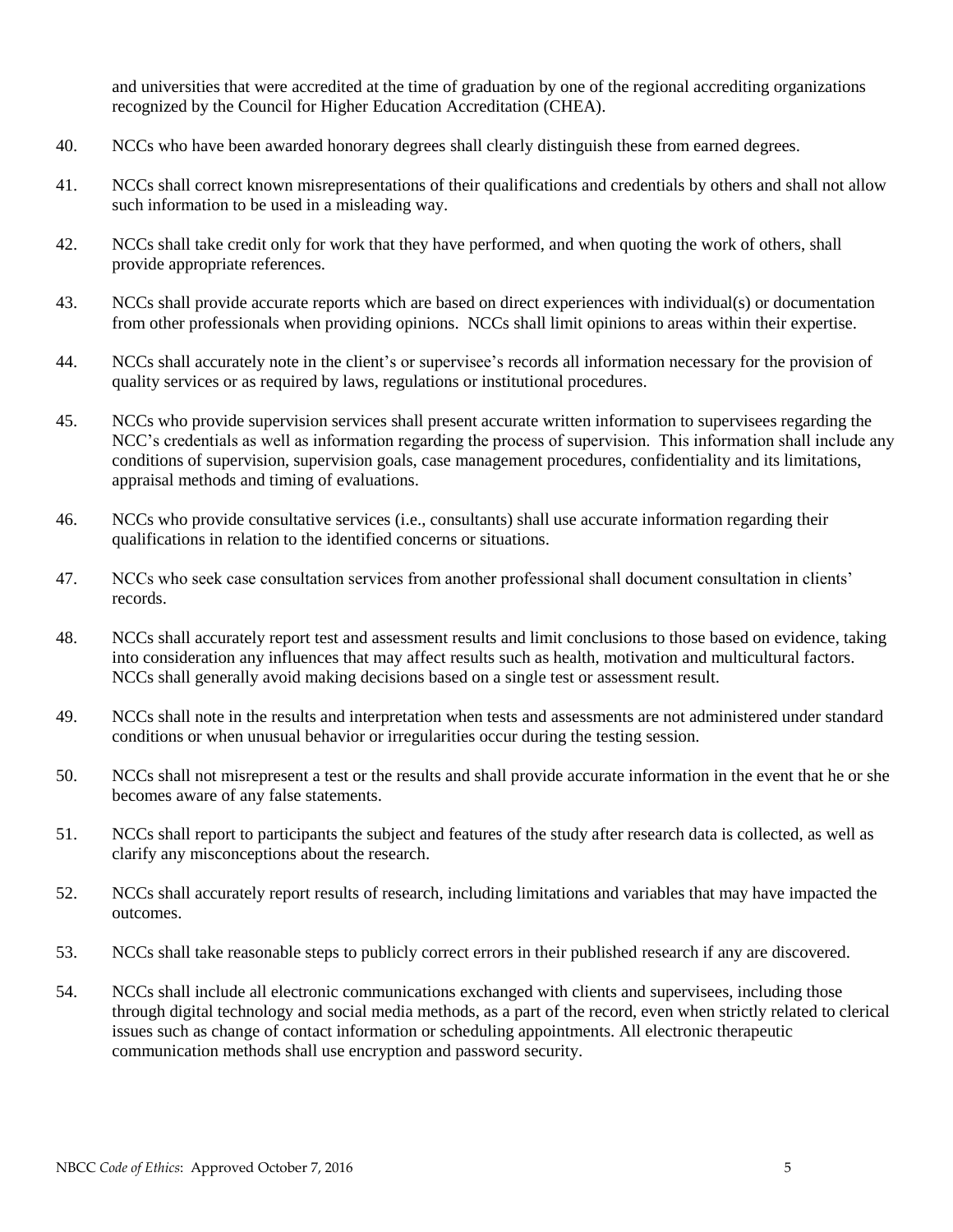#### *NCCs recognize that their behavior reflects on the integrity of the profession as a whole, and thus, they avoid actions which can reasonably be expected to damage trust.*

- 55. NCCs shall retain client records for a minimum of five years unless state or federal laws require additional time. After the required retention period, NCCs shall dispose of records in a manner that protects client confidentiality.
- 56. NCCs shall act in a professional manner by protecting against unauthorized access to confidential information. This includes data contained in electronic formats. NCCs shall inform any subordinates who have physical or electronic access to information of the importance of maintaining privacy and confidentiality.
- 57. NCCs shall make all reasonable efforts to inform clients and former clients prior to the court-ordered release of confidential client information. In the event that the client seeks to prevent the release, the NCC shall request that a court withdraw any order to release confidential information due to the potential harm to the client or the counseling relationship. When ordered to disclose confidential client information by a court or governmental agency, NCCs shall release only the required information. Any release of information shall be appropriately documented in accordance with the practice setting.
- 58. NCCs shall not provide forensic evaluation services concerning current or past clients or client's family members. Also, NCCs shall not provide forensic evaluation services regarding their own family members, friends or professional associates.
- 59. NCCs who are retiring or departing from an established practice with other mental health professionals shall notify current and former clients as appropriate regarding their pending departure from the practice. Such notifications should include information about record availability and access, and contact information of appropriate referrals within the established practice.
- 60. NCCs who practice in multiple settings (e.g., agencies and private practice settings) shall not increase their private practices by referring clients from the setting of contact unless by specific prior arrangement with authorized individuals in the agency or group setting. In such situations, clients shall be instructed of their right to request to be referred to another professional in the original setting of contact.
- 61. NCCs shall not misuse their professional influence or meet their own needs at the expense of clients or their welfare. This shall include the promotion of products developed by the NCC.
- 62. NCCs shall not solicit testimonials from current clients or their families and close friends. Recognizing the possibility of future requests for services, NCCs shall not solicit testimonials from former clients within two years from the date of service termination.
- 63. NCCs shall not provide references if they have reasonable belief that the individual counselor is not qualified, is not able to provide competent professional services or presents a risk of harm to others.
- 64. NCCs who provide supervision services to supervisees who have more than one supervisor (e.g., field placement and university) shall exchange contact information and communicate regularly about the shared supervisee's performance.
- 65. NCCs who develop tests or assessments for measuring personal characteristics, development, diagnoses, goal attainment or other similar clinical uses shall provide written evidence that technical features (e.g., reliability, validity) are consistent with the identified purposes.
- 66. NCCs shall limit use of information obtained through digital technology and social media sources (e.g., Facebook, LinkedIn, Twitter, etc.) in accordance with established practice procedures provided to clients at the initiation of services.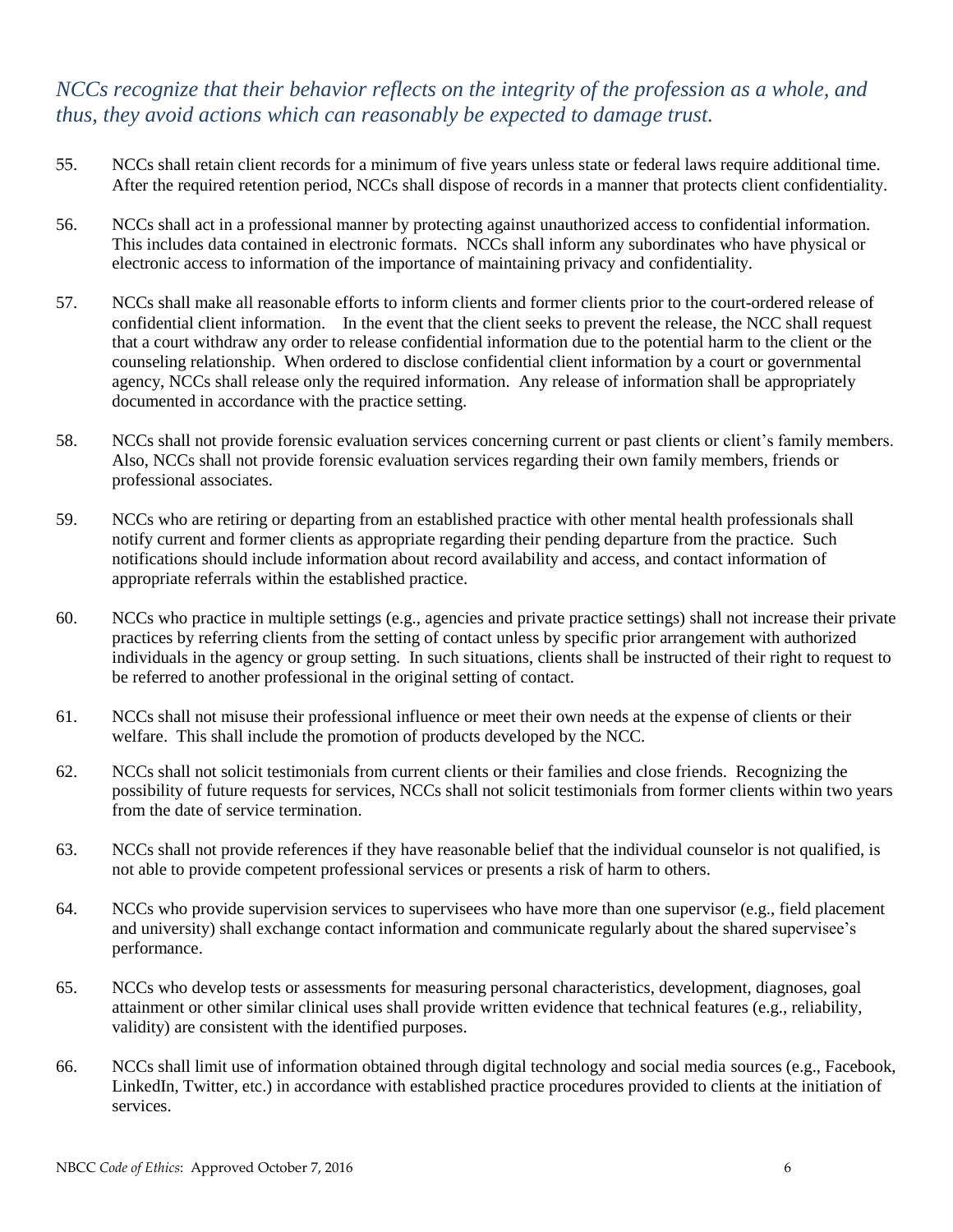## *NCCs recognize the importance of and encourage active participation of clients, students or supervisees.*

- 67. NCCs conducting counseling with more than one client at a time (e.g., group or family counseling) shall discuss with clients the nature, the rights and responsibilities as well as the possible additional limitations of confidentiality. NCCs shall also describe the steps that they will take in the event that having multiple clients in session creates issues between or concerning clients.
- 68. NCCs who learn that a client is receiving additional mental health services from other professionals shall discuss with the client the importance of developing clear agreements to avoid client confusion and conflict. Following this discussion, NCCs shall request the client's written consent to inform the other professional(s) of the counseling relationship and to collaborate on the provision of mental health services. This discussion and the client's response to the request shall be documented in the client's record.
- 69. NCCs shall inform clients of the purposes, goals, procedures, limitations, potential risks and benefits of services and techniques either prior to or during the initial session. NCCs also shall provide information about client's rights and responsibilities including billing arrangements, collection procedures in the event of nonpayment, confidentiality and its limitations, records and service termination policies as appropriate to the counseling setting. This professional information shall be provided to the client in verbal and written forms (i.e., the counseling services agreement). NCCs shall have a reasonable basis for believing that the information provided is understood. NCCs shall document any client concerns related to the information provided in the client's record.
- 70. NCCs shall respond to client requests for access to or copies of records within a practical timeframe. Additionally, NCCs shall provide an opportunity for the client to discuss the content of the record. If there is a reasonable basis to believe that providing such access will cause harm, the NCC shall discuss the request and possible effects; however, the information ultimately belongs to the client, and thus must be released. Records requests and any discussion regarding the provision shall be documented in the client's record.
- 71. NCCs who become aware of another mental health professional's unethical behavior shall first attempt to resolve issues through reasonable means except when state regulations require immediate reporting. In the event that it cannot be resolved, the NCC shall report the matter to all appropriate professional regulatory organizations and agencies.
- 72. NCCs shall obtain a client's consent prior to the provision of services. In private practice or other similar situations, this consent shall be documented in writing in a counseling services agreement. This counseling services agreement shall become a part of the client's record.
- 73. NCCs shall work collaboratively with clients in the creation of written plans of treatment that offer attainable goals and use appropriate techniques consistent with client's psychological and physical needs and abilities.
- 74. NCCs shall update the client's record throughout the counseling relationship when changes occur in the treatment plan, including those relating to goals, roles and techniques. The NCC shall obtain the client's written approval on such updates.
- 75. NCCs shall clearly designate in writing the primary client in the record. NCCs shall also identify in the record individuals who are receiving related professional services in connection with such client relationship. In the event of working with minors or individuals who are unable to give informed consent, NCCs shall discuss relevant considerations regarding the preferences of the individuals receiving services and legal guardian's rights and obligations. This information shall become a part of the client's record.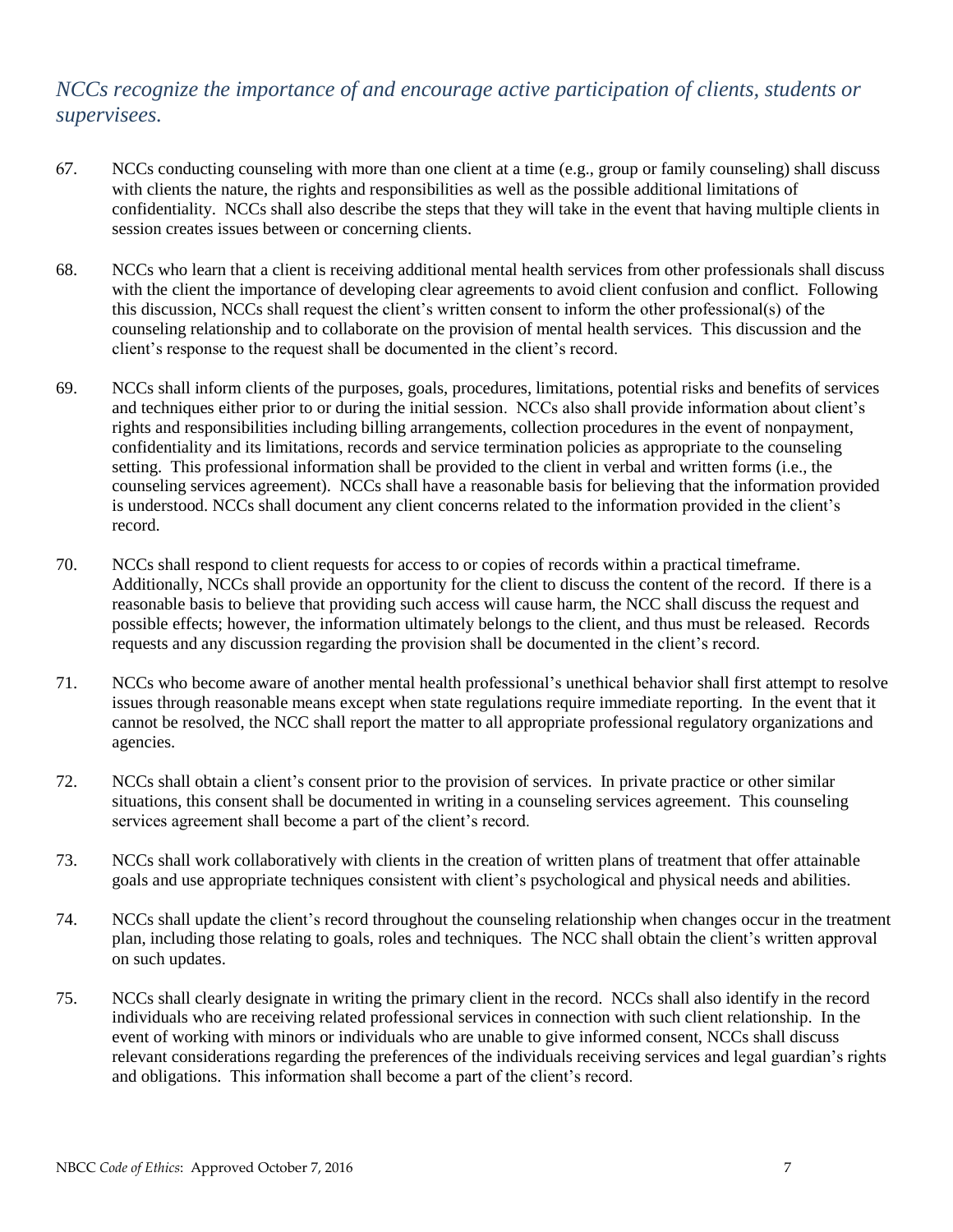- 76. NCCs shall discuss service termination with clients when there is a reasonable belief that the clients are no longer benefiting from or are unlikely to benefit from future services. NCCs shall not abruptly terminate counseling services without good cause or significant justification, and in such cases, shall provide appropriate referrals.
- 77. NCCs shall provide referrals if the client cannot afford services, at the client's request or as appropriate at the conclusion of a professional counseling service relationship.
- 78. NCCs who act as university, field placement or clinical supervisors shall ensure that supervisees provide accurate information to clients about the supervisee's professional status (i.e., intern, licensed, etc.)
- 79. NCCs shall provide complete information regarding the format (electronic or otherwise), administration purpose, and the desired outcome, risks and limitations prior to the use of a test or assessment. NCCs shall have a reasonable basis for believing that the information provided is understood.
- 80. NCCs shall seek information, such as limitations, regarding a client which may affect the administration or interpretation of results prior to use of a test or assessment. If appropriate, the NCC may provide a referral to another professional who specializes in the evaluation of individuals with similar conditions. This discussion shall be documented in the client's record.
- 81. NCCs shall provide critical information to potential research subjects that will assist them in reaching a determination about participation. This information shall include the research's purpose, process, duration, potential consequences, and procedures as well as the participant's right to refuse or withdraw participation.
- 82. NCCs shall obtain prior consent from all research participants. This consent process shall contain relevant information with regard to the recording of voices or images of participants. In the event of conducting research with individuals who are unable to give informed consent, NCCs shall document considerations between the potential subject's desire to participate and the legal guardian's consent.
- 83. NCCs shall not employ deceptive techniques in research unless there are no alternatives and there is significant prospective scientific, educational or clinical value. In all cases, NCCs shall review potential techniques and shall not use any that can be reasonably expected to cause harm, as well as provide an explanation to participants during the debriefing.
- 84. NCCs shall carefully consider ethical implications, including confidentiality and multiple relationships, prior to conducting research with students, supervisees or clients. NCCs shall not convey that participation is required or will otherwise negatively affect academic standing, supervision or counseling services.

## *NCCs are accountable in their actions and adhere to recognized professional standards and practices.*

- 85. NCCs shall comply with all NBCC policies, procedures and agreements, including all disclosure requirements.
- 86. NCCs shall adhere to legal standards and state board regulations.
- 87. NCCs shall not engage in unlawful discrimination.
- 88. NCCs who make statements in a public manner shall state that their opinions represent their personal views and not another organization unless officially authorized to do otherwise.
- 89. NCCs providing public presentations by any means, shall ensure that statements are consistent with this *Code of Ethics*.